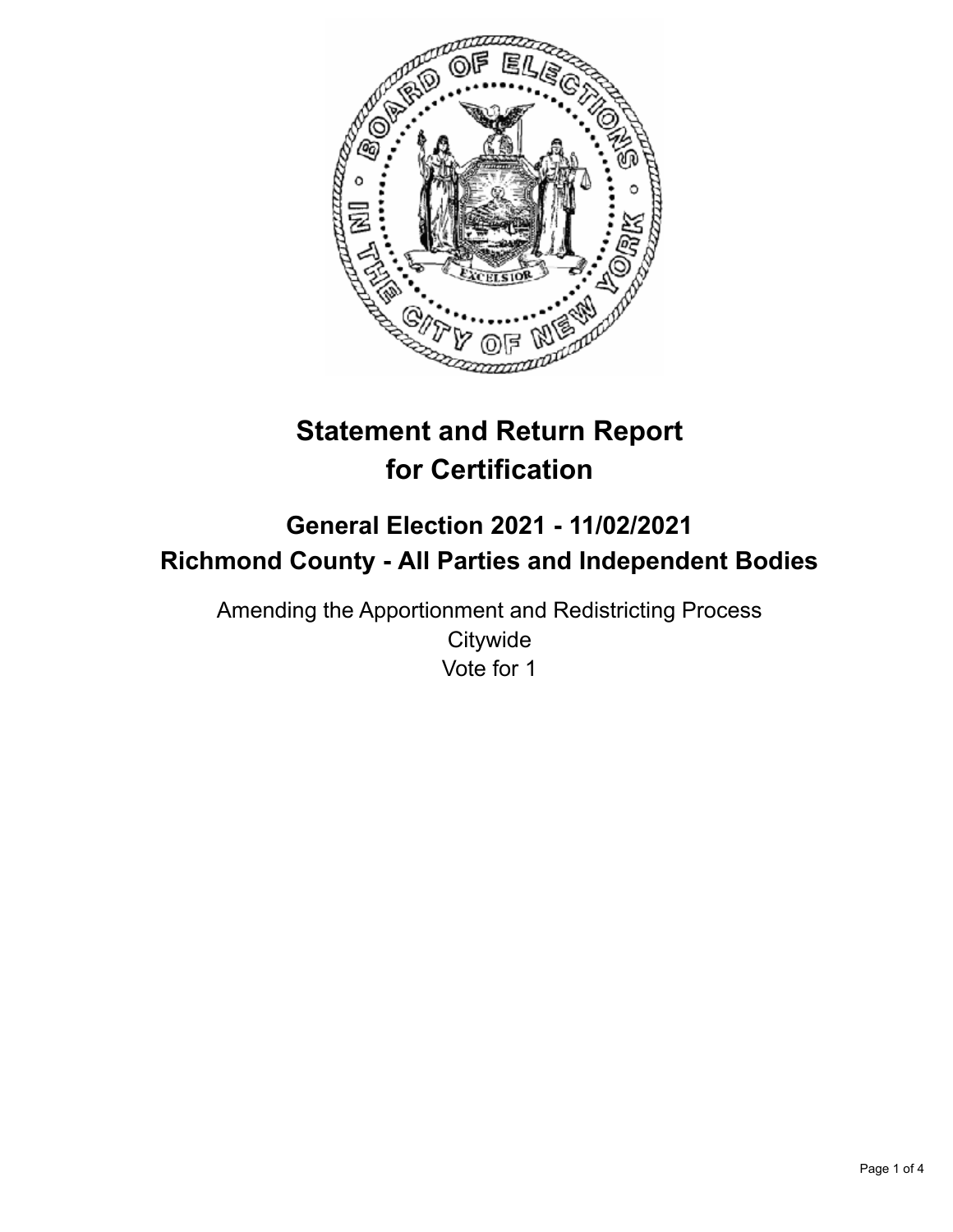

#### **Assembly District 61**

| <b>PUBLIC COUNTER</b>                                    | 21,312 |
|----------------------------------------------------------|--------|
| MANUALLY COUNTED EMERGENCY                               | 0      |
| ABSENTEE / MILITARY                                      | 1,312  |
| <b>AFFIDAVIT</b>                                         | 81     |
| <b>Total Ballots</b>                                     | 22,705 |
| Less - Inapplicable Federal/Special Presidential Ballots | 0      |
| <b>Total Applicable Ballots</b>                          | 22,705 |
| <b>YES</b>                                               | 10,184 |
| <b>NO</b>                                                | 9,752  |
| <b>Total Votes</b>                                       | 19,936 |
| Unrecorded                                               | 2.769  |

#### **Assembly District 62**

| PUBLIC COUNTER                                           | 35,072 |
|----------------------------------------------------------|--------|
| <b>MANUALLY COUNTED EMERGENCY</b>                        | 2      |
| ABSENTEE / MILITARY                                      | 1,435  |
| AFFIDAVIT                                                | 198    |
| <b>Total Ballots</b>                                     | 36,707 |
| Less - Inapplicable Federal/Special Presidential Ballots | 0      |
| <b>Total Applicable Ballots</b>                          | 36,707 |
| <b>YES</b>                                               | 8,510  |
| NO.                                                      | 24,413 |
| <b>Total Votes</b>                                       | 32,923 |
| Unrecorded                                               | 3.784  |

#### **Assembly District 63**

| <b>PUBLIC COUNTER</b>                                    | 24,967   |
|----------------------------------------------------------|----------|
| <b>MANUALLY COUNTED EMERGENCY</b>                        | $\Omega$ |
| ABSENTEE / MILITARY                                      | 1,484    |
| <b>AFFIDAVIT</b>                                         | 94       |
| <b>Total Ballots</b>                                     | 26,545   |
| Less - Inapplicable Federal/Special Presidential Ballots | 0        |
| <b>Total Applicable Ballots</b>                          | 26,545   |
| <b>YES</b>                                               | 8,975    |
| NO.                                                      | 14,392   |
| <b>Total Votes</b>                                       | 23,367   |
| Unrecorded                                               | 3.178    |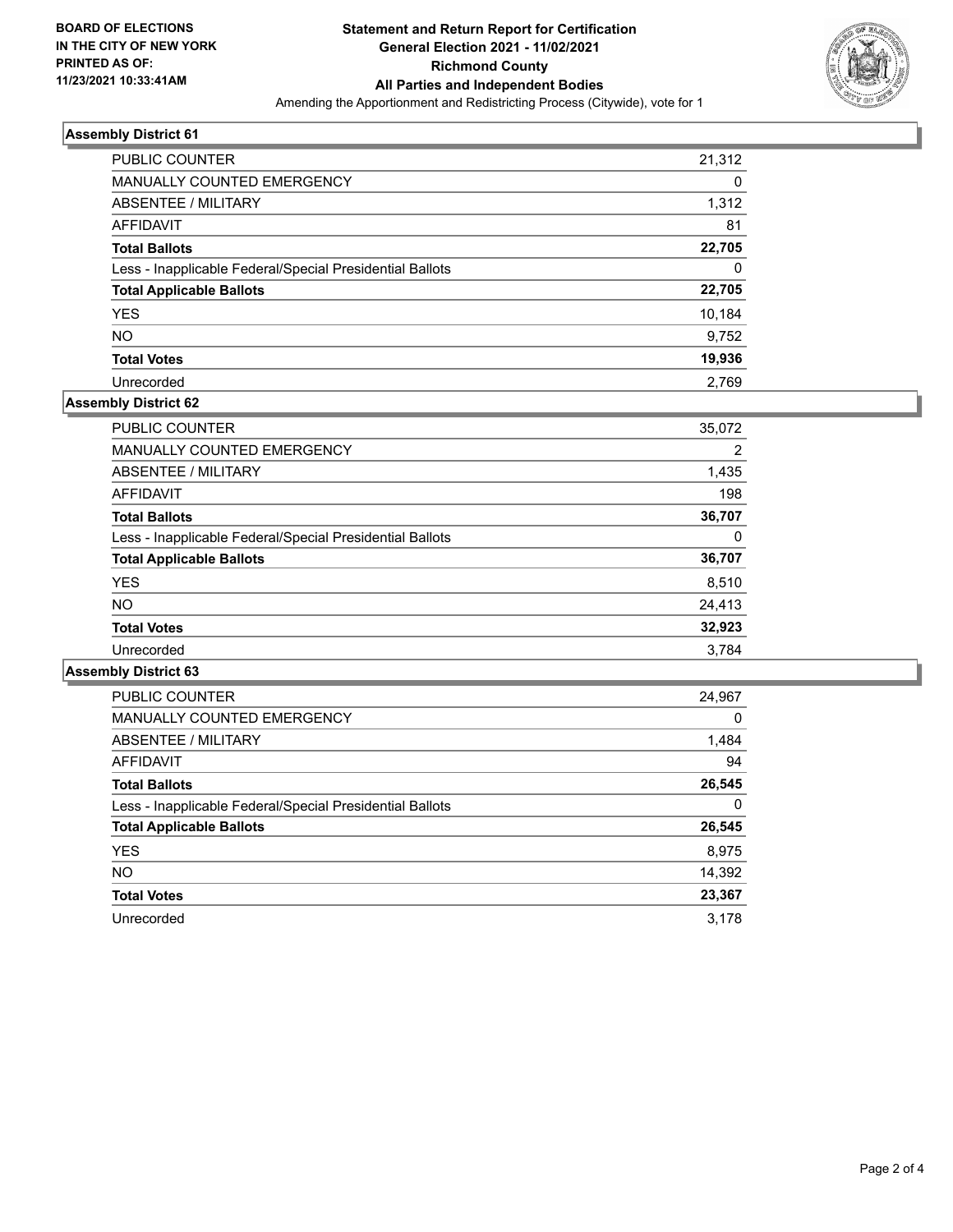

### **Assembly District 64**

| <b>PUBLIC COUNTER</b>                                    | 20,097 |
|----------------------------------------------------------|--------|
| <b>MANUALLY COUNTED EMERGENCY</b>                        | 0      |
| ABSENTEE / MILITARY                                      | 1,019  |
| <b>AFFIDAVIT</b>                                         | 90     |
| <b>Total Ballots</b>                                     | 21,206 |
| Less - Inapplicable Federal/Special Presidential Ballots | 0      |
| <b>Total Applicable Ballots</b>                          | 21,206 |
| <b>YES</b>                                               | 6,008  |
| NO.                                                      | 12,549 |
| <b>Total Votes</b>                                       | 18,557 |
| Unrecorded                                               | 2.649  |
|                                                          |        |